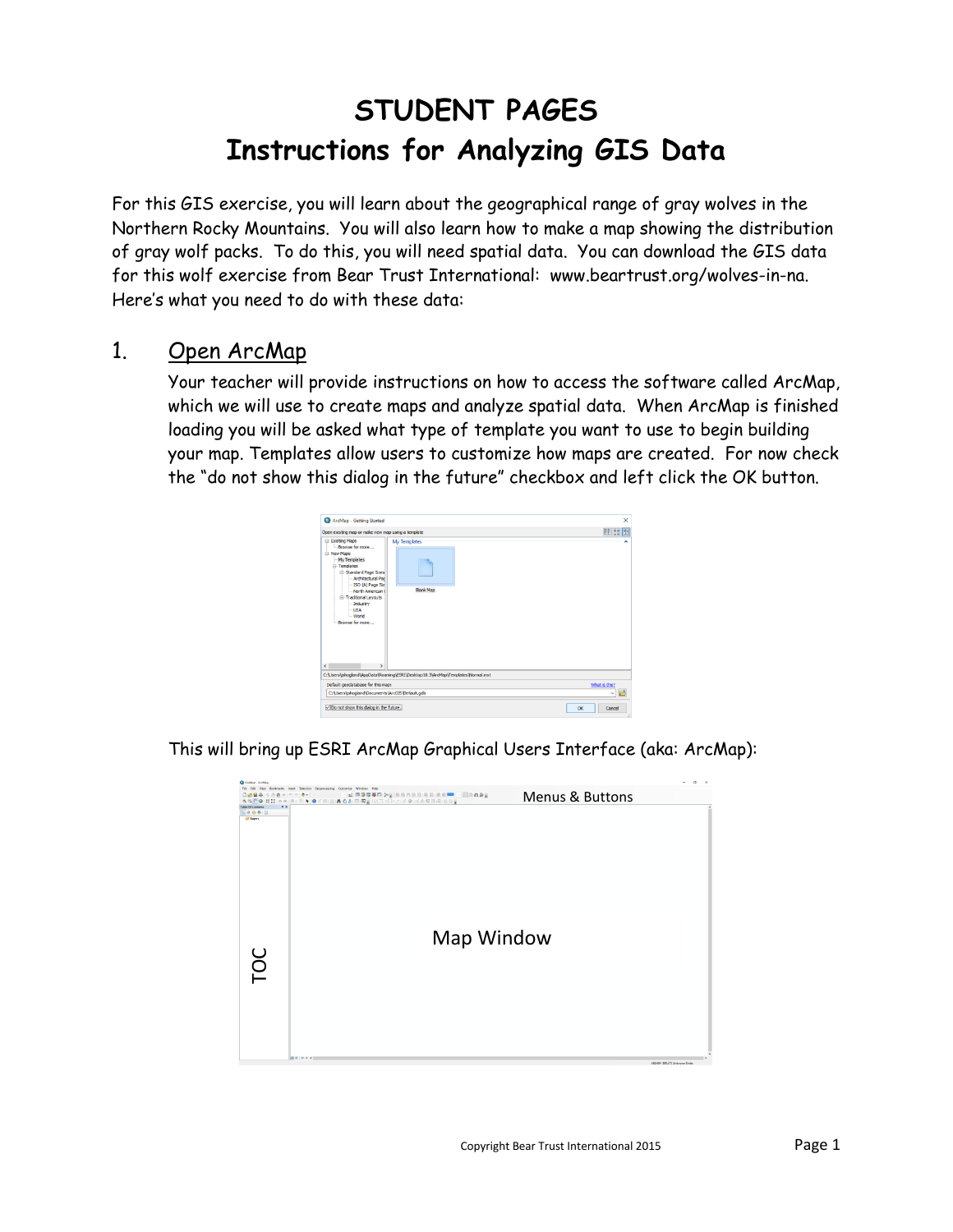On the left side of ArcMap is a Table of Contents (TOC) window that displays all the layers within a given map. Above the TOC is a number of menus, toolbars, and buttons. To the right of the TOC there is the Map Window which will display all the layers you load into the TOC.



The "Standard" toolbar has buttons that can be used to create a new map, open an existing map, save a map, print a map, cut, copy, past, delete, undo, redo, add geographic layers to a map, and load additional windows to ArcMap.



The "Tools" toolbar has button to move around a map, zoom in and out, search for information, select features, and find out information about any object located within a map.

## 2. Make a Map

Let's make a map of the wolf packs in the Northern Rocky Mountains. The layers you will be adding to the map window are called shapefiles (.shp) layers.

A. Add Data

Click  $Add Data$  in the toolbar. All of the map layers are pre-loaded in the folder called "**GIS Data\_Wolves**". This folder is available for free download through Bear Trust International; your teacher will give you instructions on how to access this folder. When you have the folder "**GIS Data\_Wolves"**  downloaded on your computer**,** click on the following files to load them into your map:

- 1. **UnitedStates.shp**
- 2. **Boundary\_NRMGWDP.shp**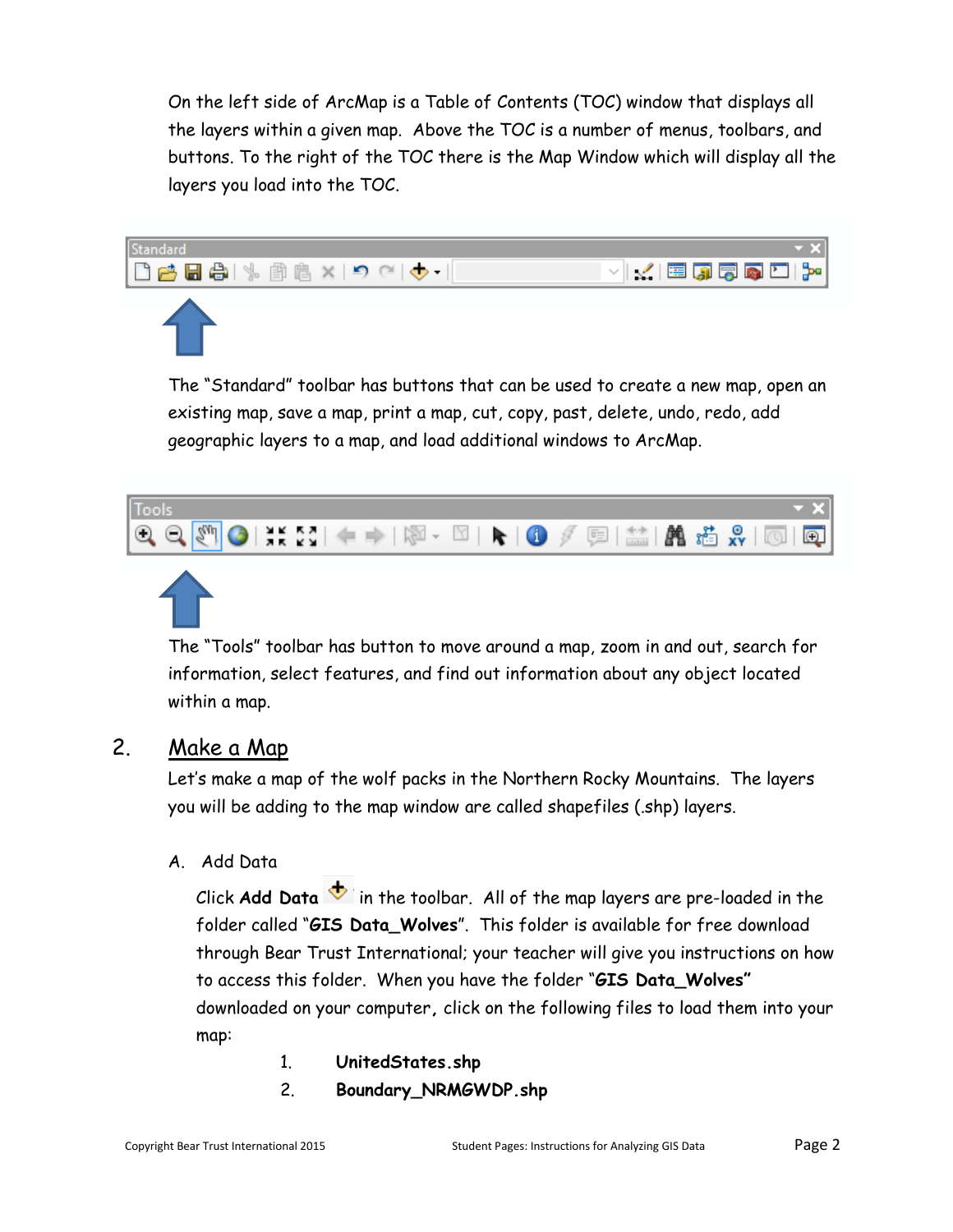**Boundary\_NRMGWDP** is a map layer showing the boundary of the Northern Rocky Mountain Gray Wolf Distinct Population

Examine the Table of Contents (TOC) that now has two layers for your map. Notice that each of the layers has a button to expand or minimize its data symbology and a box to uncheck/check to make the layers invisible/visible.

B. Save your Map

Before you do anything else, let's name your map and save it in a place you can find again later. Save your map using the Save button in the Standard toolbar

( ). Navigate to the "**GIS Data\_Wolves"** folder and locate the folder called "**My Wolf GIS Project**". Save the Map (.mxd) with the name **WolfGISMap**.

- C. Let's make the names of the states visible. In the TOC, right click on the layer **UnitedStates** and then select "Label Features".
- D. It would be nice if we could easily view the boundary of the Northern Rocky Mountain Gray Wolf region. Let's change the symbology of that layer and make the boundary transparent. Look in the TOC and find the layer called **Boundary\_NRMGWDP**. Find the square underneath this shapefile and double click on the square. This will bring up a box called "Symbol Selector". Chose "Hollow", make the outline color "red" and increase the "outline width" to 3. Click OK.



- E. Let's zoom in and get a better look at the Northern Rocky Mountains. In the TOC, right click on the layer called **Boundary\_NRMGWDP** and select "Zoom to Layer".
- F. Pan and Zoom: Want to move the map around and zoom in and out more? To do this, you can use three buttons from the "Tools" toolbar; the pan (the hand), zoom in (the plus magnifying glass), and fixed zoom out (four arrows pointing towards the corner) buttons. The hand button allows you to left click and drag the map in any direction. The plus magnifying button allows you to zoom into an area of interest by left clicking, dragging a square around an area and releasing the button. Practice using these buttons to zoom in and out and move around the map.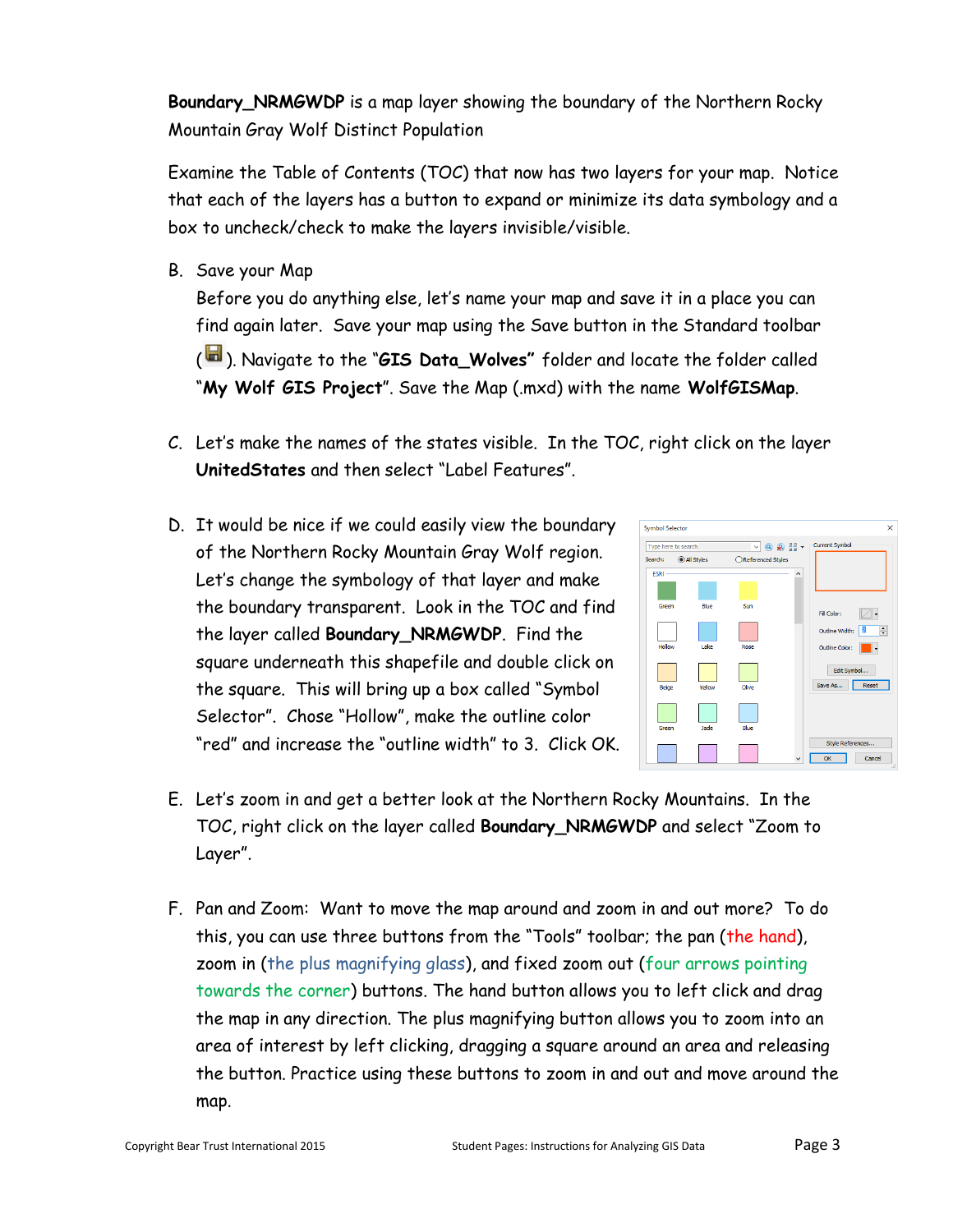

Don't worry if you move the map to a location with no data or zoom too far out or in. To center your map back on the Boundary of the Northern Rocky Mountain Gray Wolf Distinct Population and zoom to that layer's extent, right click on the **Boundary\_NRMGWDP** layer and left click on the "Zoom to Layer" button.

- G. Let's bring in the data for the location of the wolf packs. Click Add Data **b** in the toolbar and add these shapefile layers:
	- 1. **Wolfpacks\_ID.shp**
	- 2. **Wolfpacks\_MT.shp**
	- 3. **Wolfpacks\_OR.shp**
	- 4. **Wolfpacks\_WA.shp**
	- 5. **Wolfpacks\_WY.shp**
	- 6. **Wolfpacks\_YNP.shp**
	- 7. **Boundary\_YNP\_and\_GNP.shp**
- H. Change the Order of Maps in the TOC: Change the order in which map layers are drawn in your map window by first clicking on the "List by Drawing Order" button (located directly underneath the words "Table of Contents"). Then, left click on a map layer you want to move in the TOC, and drag the map layer to the new spot in the TOC.

**Boundary\_YNP and GNP** shows the boundaries for Yellowstone National Park and Glacier National Park.

I. Let's make the wolf packs in each state different colors. In the TOC, right click on **Wolfpacks\_ID** and select "Properties". Click on "Symbology" and double click on the symbol. Select "Circle 1", Size 12, color BLUE.

Repeat this process for all of the different shapefiles for wolf packs. For each state, select "Circle1", Size 12, but use a different color for each state. For example, in the TOC click on the layer **Wolfpacks\_MT** and select "Properties".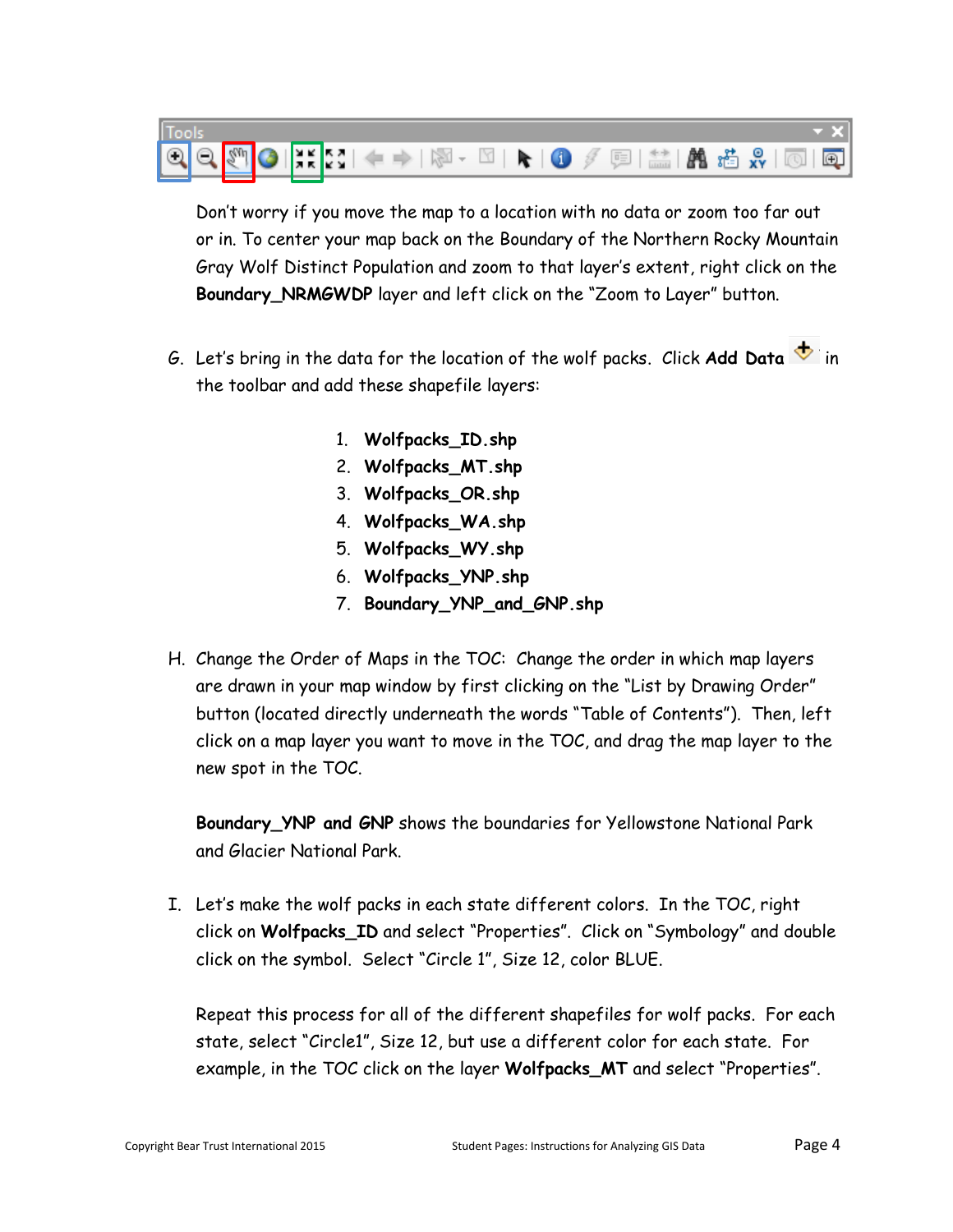Click on "Symbology" and double click on the symbol. Select "Circle 1", Size 12, color GREEN.

- J. Let's make the Boundary for Yellowstone National Park and Glacier National Park translucent. Look in the TOC and find the shapefile called **Boundary\_YNP\_and\_GNP**. Find the square underneath this shapefile and double click on the square. This will bring up a box called "Symbol Selector". Chose "Hollow", make the outline color "black" and increase the "outline width" to 3. Click OK.
- **K.** Let's change the name of the 2 boundary layers so it's easy to understand what they mean. In the TOC, right click on **Boundary\_YNP\_and\_GNP** and select "Properties". In the General tab, change the "layer name" to**: Yellowstone and Glacier National Park Boundaries.**

Use the same steps above to change the name of **Boundary\_NRMGWDP** to: **Northern Rocky Mountain Gray Wolf Distinct Population Boundary**

- L. Data: Now let's look at some of the data associated with each wolf pack layer. The data are stored as attributes in an attributes table. You can get to the information associated with each wolf pack in a number of ways but one of the easiest ways is to use the identification button  $\begin{pmatrix} 0 \end{pmatrix}$  within the "Tools" toolbar. Left click the identification button, selecting the tool, and then left click on one of the wolf pack points. These actions will open the "Identity" window which will show all the information associated with any given point in the map.
- M. Attribute Tables: To look at wolf pack attributes for a given state all at once, right click on one of the wolf pack layers in the TOC and left click on the "Open Attribute Table" button. This will open the "Table" window which shows all the information associated with wolf pack location. Each row or record in the table corresponds to one of the wolf pack locations displayed on the map.

Let's open the attribute table for the layer **Wolfpacks\_MT**. Scroll through the table to see what type of information is associated with each wolf pack. You can see that there is a column for the Year in which these data were collected. There's also a column for the pack name. There's an easy way to determine how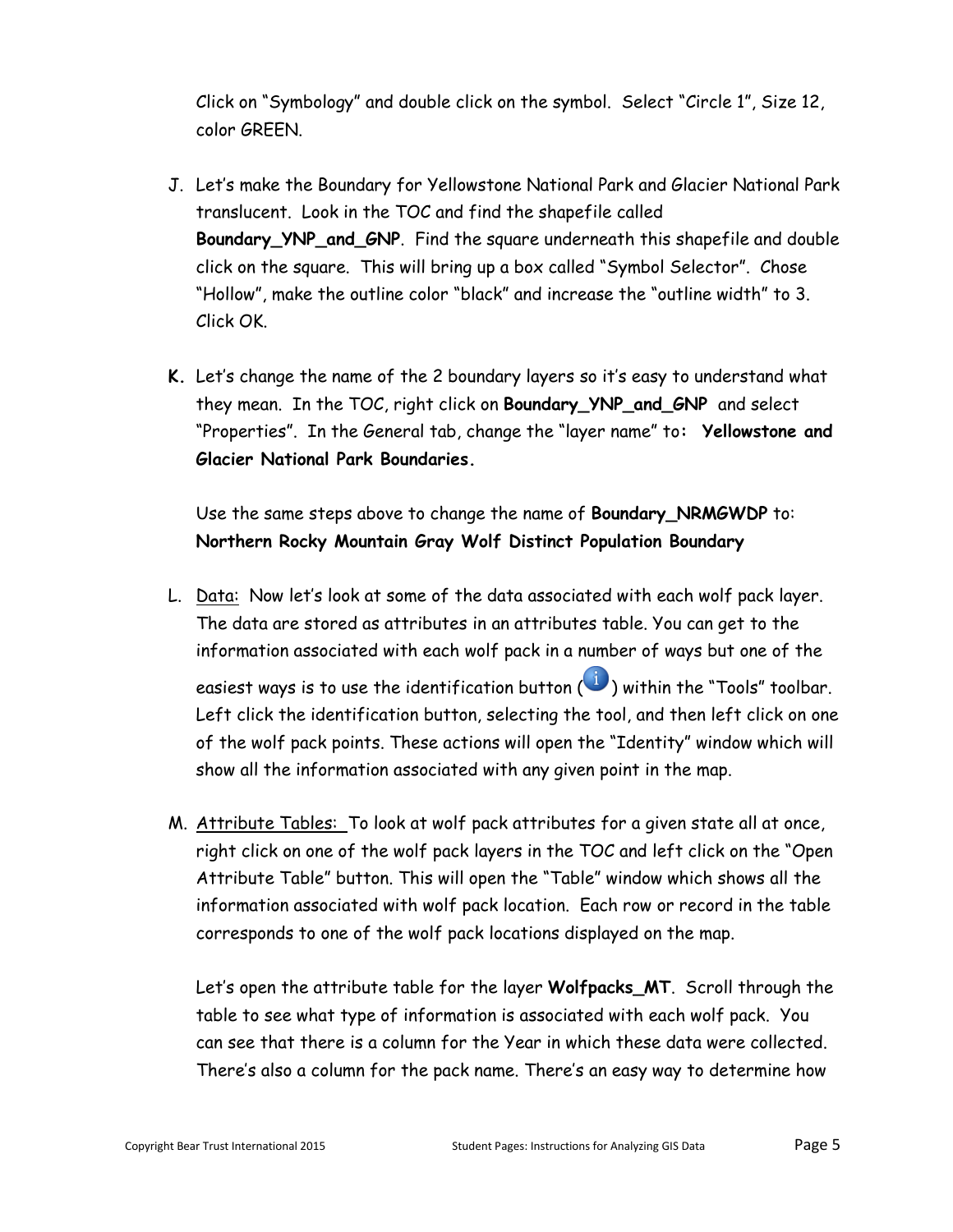many packs there are in each state by looking at the attribute table. Can you figure it out?

**At this point, it would be good to answer questions in your "Student Pages: Questions About the GIS Data".**

## 3. Make a Map Layout

You will be making a map layout showing the location of wolf packs throughout the Northern Rocky Mountain Gray Wolf Distinct Population Area.

- Close any attribute tables that are open
- In the TOC, make the following layers visible: Wolfpacks\_MT, Wolfpacks\_ID, **Wolfpacks\_WA, Wolfpacks\_WY, Wolfpacks\_OR, Wolfpacks\_YNP, Northern Rocky Mountain Gray Wolf Distinct Population Boundary, Yellowstone and Glacier National Parks Boundaries, United States.**
- Make sure that **Boundary\_YNP and GNP** is first in the draw order
- Right click **Northern Rocky Mountain Gray Wolf Distinct Population Boundary,**  in the table of contents, and click "zoom to layer"
- Go to the **View** tab at the top of the program and click **Layout View**. A skinny layout window will pop up. Click the **Change Layout** button (inside red box below).



The Layout View within the Map Window allows you to prepare map data for printing and for saving.

- Under the **Architectural Page Sizes** tab choose **ARCH A landscape.mxd**.(8x12in) Click **Finish**.
- Let's change the names of a few layers so that they are easy to read in the map layout you are about to create. In the TOC, right click on **Wolfpacks\_ID** and click "Properties". Click the "General" tab and rename this map **Wolf Packs in Idaho**.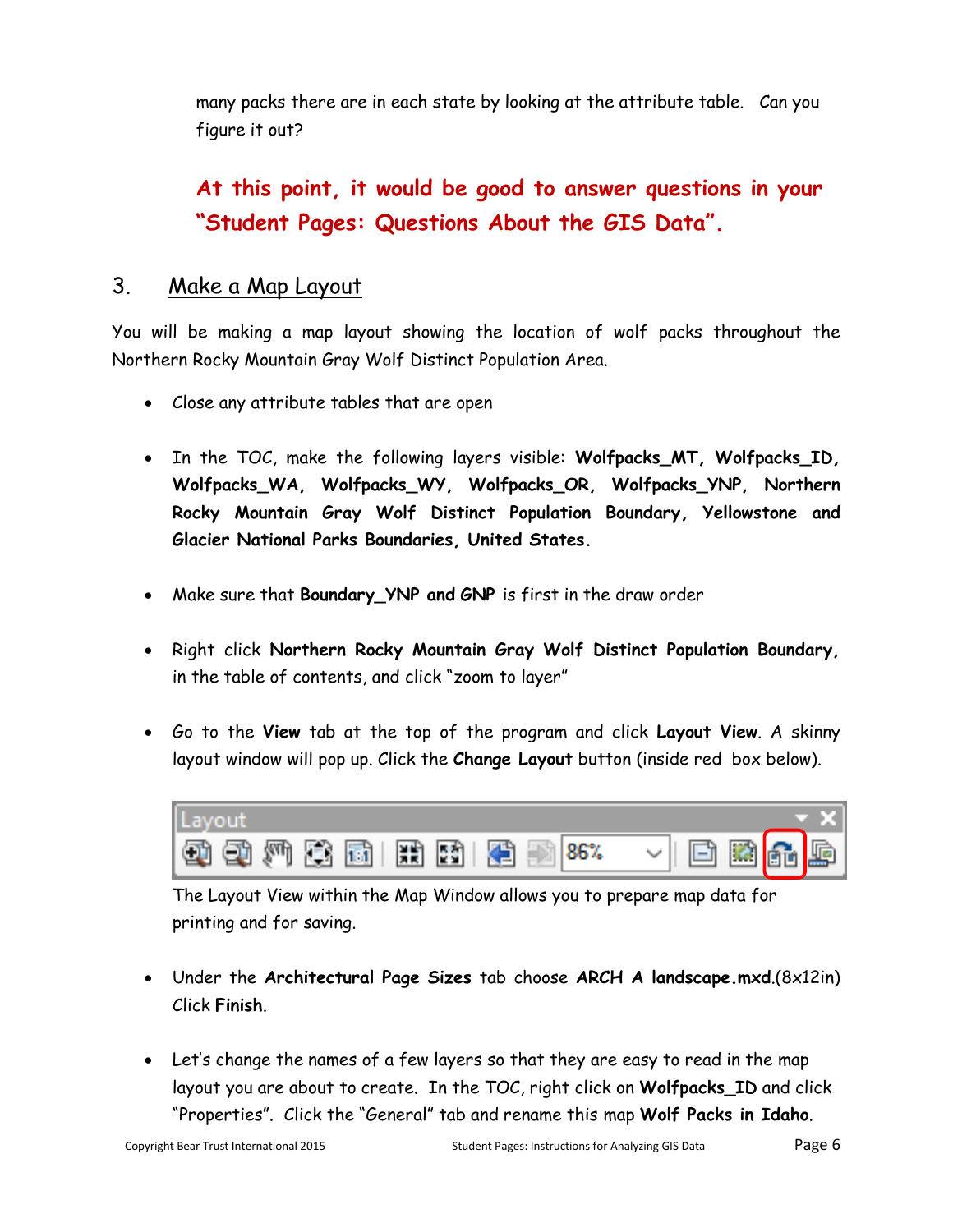- Using the same method, rename all of the wolf pack layers (example: rename the **Wolfpacks\_MT** to: **Wolf packs in Montana**)
- Go to the "Insert" tab at the top of the program and click "Legend". Set the number of columns to "2". Click "Next". Set the font size to "12". Click "Next". Make the legend border "1.5 point", background "light blue", and click "Next". Click "Next" again and then click "Finish". Move the legend to the bottom left of the map but not on the white border. You don't really need to include **United States** in the legend, so let's get rid of it. How? Double click on the legend. In the window that lists "Legend Items", click on **UnitedStates** and then click the "back arrow" to send the **UnitedStates** to the "Map Layers" window.
- Under the **"**Insert" tab click "Title" and name your map " Figure 7: Gray Wolf Packs in the Northern Rocky Mountains." Click "Ok" when done.
- Insert a North arrow by left clicking on the Insert menu and left clicking on North Arrow button. Pick any North Arrow you wish, left click the OK button. Drag the compass rose to your layout.



• Insert a Scale bar by left click on the Insert menu and left clicking on the Insert Scale Bar button. This will

open the Scale bar selector dialog. Select the top scale bar and left click the OK button.



 One last step. Let's clip out the entire map so it shows just the Northern Rocky Mountain Gray Wolf Distinct Population Area. How do we do that? In the TOC,